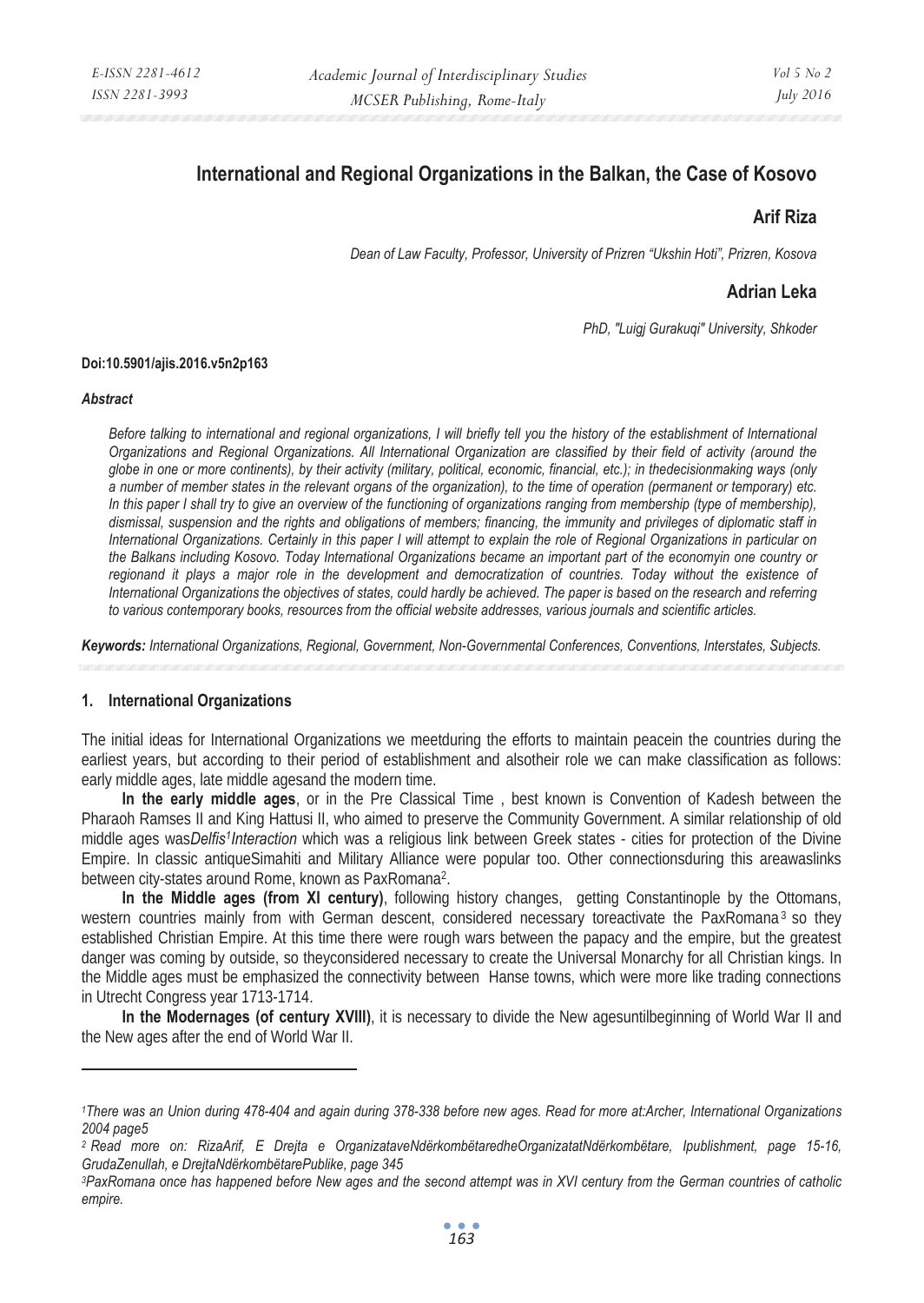**In the Modernages (until the beginning of World War II)** as the most significant event where we have the first element of International Organizations is the Congress of Vienna of the year of 18154, from which Congress were issued many regulations of International Law,founding *River Commission*,then the *Holy Alliance5*, but is worth mentioning that in this Congress it was established the *German Federation (Deutsche Bund*), which was replaced by the German Empire. In this time we have the Congress of Aachen<sup>6</sup>, The Congress of Paris<sup>7</sup>, The Peace Conference of Hague I8and the Peace Conference of Hague II9.

The Establishment of the 1st Non-Governmental Organization dates from 1840 with the issuance of the International Convention against slavery, whereas in 1844 we have the establishment of the YMCA- Young Mens Christian Association)10. In this period we have the formation of a large number of unions (the formation of the Union of Telegraph, Postal Unions11). Greater importance in the history in forming International Organizations obviously has the formationof OAS-Organization of American States<sup>12</sup>. As the first and most important organization of this time was the Organization– Nations` League13. Up to the formation of the Nations` League, International Organizations operated under contractual obligations between member states of the respective administrations. With the formation of the Nations` League, the states went a step forwardand formed an Organization which had greater power, so they were not confined to the administrative structure of the Member States but the organization was given power in creating mechanisms to make decisions even on the sovereignty of member states<sup>14</sup>. After the foundation of the Nations` League, it formed several International Organizations which previously had been organized in various forms and now the League of Nations had adopted the International Organization, e.g. ILO wasestablished in 1919 and adopted as the Nations` League Organization after the formation of this organization.

In the Modern Ages (after the end of World War II), we have the establishment of many International Organizations. But efforts to create International Organizations were active also During World War II, ITO15, UN16. Rapid development time of the International Organizations` is the time after World War II, where was established a large number of International Organizations with different characters (regional, global, political, nongovernmental organizations with a religious character, organizations involving sports, organizations with economic character), but undoubtedly the establishment of United Nations has special importance.

After World War II great development takes establishment of Regional International Organizations, so that in 1949 the establishment of NATO, the Council of Europe in 1949, the European Communities in 1952/58, EFTA 1960, the Warsaw Pact in 195517, CSCE 1975/199 OSCE, etc. EEA in 1992.

 $\overline{a}$ 

*<sup>4</sup>ThisCongreswasheldafter the victoryagianst the NapoleonBonaparta, followedwithimprotantdecisions. (For more read the book: Riza Arif, E Drejta e Organizatave Ndërkombëtare dhe Organizatat Ndërkombëtare, i publishment page 25) http://gdz.sub.uni-*

goettingen.de/dms/load/img/?PPN=PPN546672892&IDDOC=316027<br><sup>5</sup>The Aleance thatwasestablishedbetweenfourlargestcountriesof the year 1818 after the AhenitCongres, and France wasoneof them.<br><sup>6</sup>The Congress of Ahen was the cont

<sup>&</sup>lt;sup>7</sup>The Congress of Paris was held in 1856, concluding the Declaration for Marine Rights, containing 34 rules.<br><sup>8</sup>From this Conference were issued three important declarations.

*<sup>9</sup>In this Conference 13 decision were derived (agreements/conventions) related to the International Law. 10Archer, InternationaleOrganisation 2004 page. 12* 

*<sup>11</sup>For more read: ChritianTiejet, InternationalesVerwaltungshandeln, Berlin 2001, page 124* 

*<sup>12</sup>OAS is an old regional organization established at the Conference of Washington on 14 April of 1890, were states agreed to resolve*  the conflicts through arbitress. This organization continues to be active on technical decision for Organizations.<br><sup>13</sup> The OrganizationofNations Union was created on 10 January 1920 based on the initiation of former US pr

This organization was unsuccessful for many reasons that lead to the World War II. Read more on: RizaArif, E Drejta e

OrganizataveNdërkombëtaredheOrganizatatNdërkombëtare, botimi i I, page 147,<br><sup>14</sup>Such mechanism was the creation of Permanent Court of Rights, and other divisions of the Organization.<br><sup>15</sup>ITO- International Trade Organizati *triumphed during World War II.* 

*<sup>16</sup>During the World War II there was attempt for establishment of International Organizations starting from: Atlantik Rights (1941), Mosk*  Declaration (1943), Teheran Conference (1943), Dumbarton Oaks (1944), leading to the establishment of UN on 26 June 1945.<br><sup>17</sup>The Warshay Pact existed from 1955 until 1991, were the Military Organization leaded by Union of

*communist countries .(Shqipëria, Republika Demokratike e Gjermanisë, Çekosllovakia, Rumunia, Hungaria Bullgaria dhe vet RSSR)*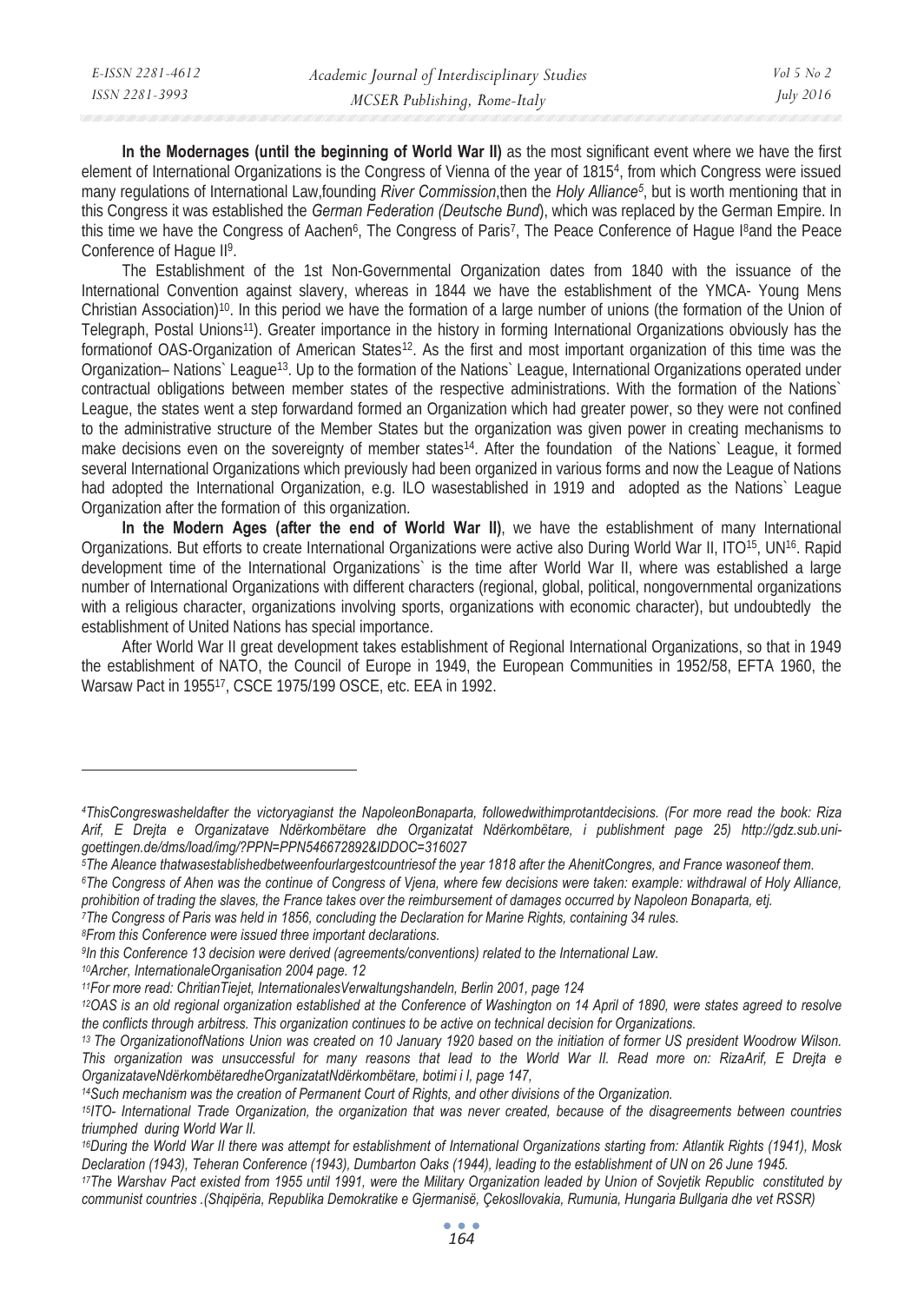# **2. Number of International Organizations**

The number of International Organizations has always been growing, but also the quality of the Organizations has changed depending on the time they were established.

In the XlX century after World War II the number of International Organizations increased significantly. According to the data of the Union of International Associations established in Brussels in 191018 , the number of International Governmental Organizations (IGO / IGO) before World War Par was about 30-50 organizations, whereas before World War II, 80<sup>19</sup>was the number of these organizations. International Governmental Organizations after 1900, their number was higher and reached 200, while until 1950 amounted to 800<sup>20</sup>. Regarding the number of International Organizations we can find in the books` volumes "Shenimet per orgaizatatNderkombetare<sup>21</sup>( "Notes on International Organizations"). According to this book the number of Governmental and Nongovernmental International Organizations in the world reached the number of 34 995<sup>22</sup>, but the number of Government or Nongovernmental International Organizations is not stable because they can get remitted or establishment of new organizations.

# *2.1 Meaning and the establishment of the International Organizations*

When we talk about International Organizations should be given the clear definition of what do wereally mean with International Organization. To give a better definition firstly we must distinguish amongst the Interstate or Intergovernmental Organizations (IGOs Intergovernmental Organization), and Non-Governmental International nongovernmental state or INGOs Organizations). While the first ones are established by the governments of member states through an International agreement (Convention) these second ones are not established by governments or states. For the first ones, National States are their base of establishment, so will depend on the state, while the second are proceeded only to the jurisdiction where they apply for the establishment. However, both types of organizations have common features, e.g. structure (bodies) funding (even though method of financing is changeable), legal acts (while the first ones only on the basis of International Conventions), both are proceeded to the jurisdiction of the establishment, so they have regulations, which are in accordance with the legislation of the country where they are registered.

Based on what was mentioned above we can define that the International Organizations are created by two<sup>23</sup> or more International Law subjects when subject can be International Organizations <sup>24</sup> themselves. Traditionally organizations are established based on the International Convention called Founding Agreement or articles of incorporation (whereas there is no matter in the name of the charter which may be different label e.g.: Statute, the Convention, the Constitution, regulation, etc.)25which are created within indefinite time ( despite the Organization that has been established in certain time as was the case with BETHÇ), for different purposes (political, economic, military, social, cultural, etc.).

These Organizations can be limited geographically (European Union), by the form pf actions (p.sh OPECK), or with a number of different topics such (UN)

# *2.2 Membership, dismissal and suspension by the International Organization*

# *2.2.1 Membership*

 $\overline{a}$ 

Since the Organizations created by the International Law subjects, according to the articles of incorporation they get established with the signature of the member states or after ratification by Member States. Butfrom the international practice we noticed that some organizations are established by und-bodies or by an International Organization such as :

*<sup>18</sup>Wallace- Dinger, Intergovermental Organization 1970 page. 243* 

<sup>&</sup>lt;sup>19</sup>Karns/Mingst, Internationale Organizations 2010, page. 8 Jacobson, Networks<br><sup>20</sup>BoliThomas, Art, INGOs, 1999, f. 14 :Iriy Global Community 2002, page 21,28, 55, White, International Nongovermental Organizations *1968 page. 7* 

<sup>&</sup>lt;sup>21</sup>Riza, Arif, E Drejta e Organizatave Ndërkombëtare dhe Organizatat Ndërkombëtare, botimi i I f. 64<br><sup>22</sup>http://www.uia.org/sites/dev.uia.be/files/misc\_pdfs/ybvol5\_lookinside.pdf

<sup>&</sup>lt;sup>23</sup>For example: the numberofmemberstatesofOrganizationisfrom 3 (NAFTA) until 200 The Universal Postal Union.<br><sup>24</sup>For example: European Union ismemberofInternationalTradeOrganizations.

*<sup>25</sup>ut there are organizationssuch as the OSCE has nocharterbecauseofalienationfrom the CSCE to the OSCE*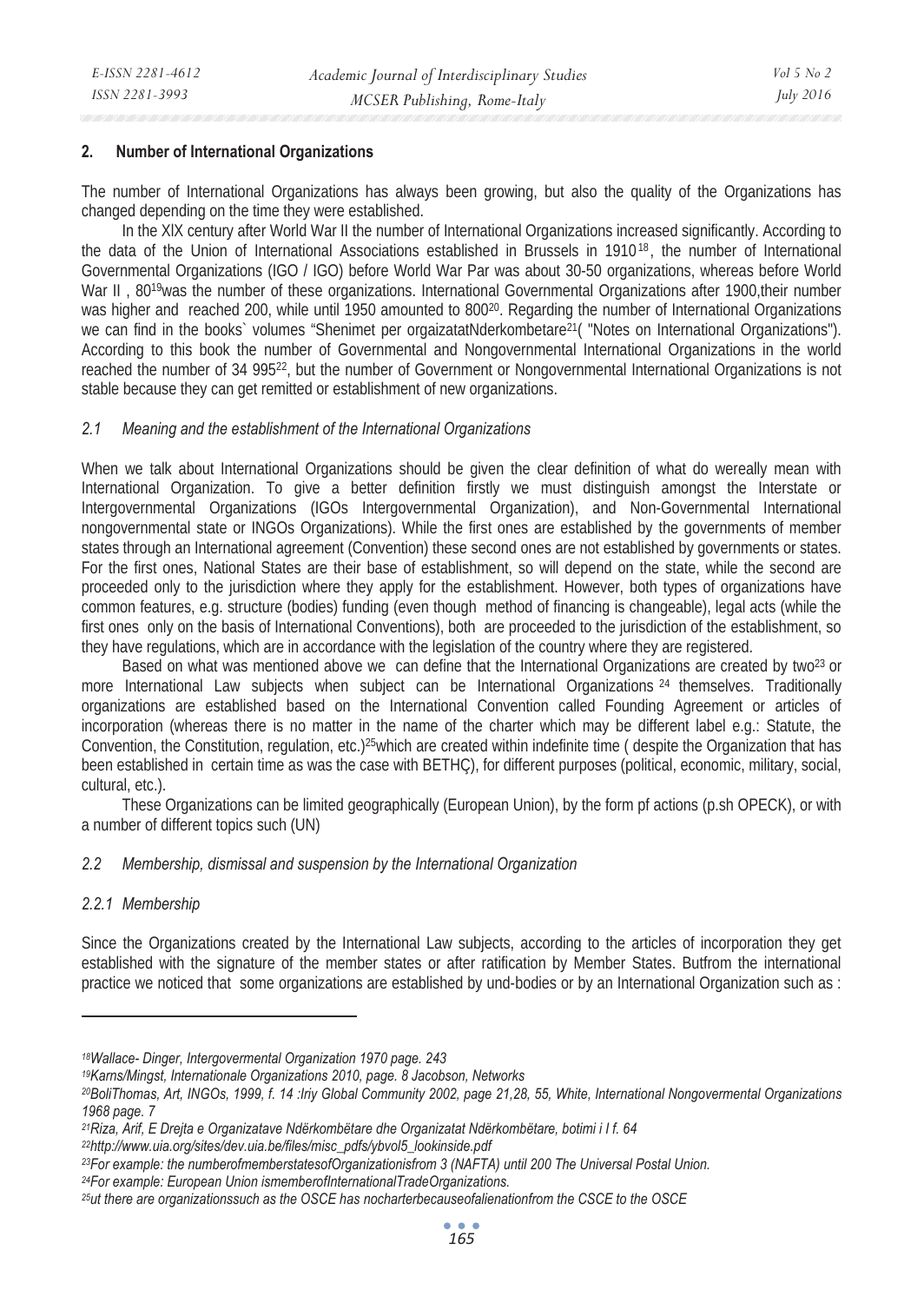# by UN bodies is created WIPO<sup>26</sup>, UNIDO<sup>27</sup>.

However a state or International Organization to join the International Organization it must meet certain requirements, but generally (depending on the articles of incorporation) those conditions may be of different manners : formal<sup>28</sup> and material<sup>29</sup>. While member states in the Organization itself have different membership status; full member or regular member  $30$  associated or pre members  $31$  and monitors  $32$ , which can also be full and partial monitored.

#### *2.2.2 Abandonment or leaving the International Organization*

While membership is mutual act therefore it must exist the will of state candidate and the countries which are already members, and therefore leaving the Organization is unilateral act concluded by its member state.

But also when the act of establishment sets procedure when a member may (subject to International Law) abandon o = Organization, in some cases there are conditions set which may be *material*33and *time aspects34.*However there are times when members are dismissed from an organization which may have been dissatisfied for various reasons e.g. from ILO has been removed US, the US from UNESCO, or from UNIDOthe United Kingdom<sup>35</sup>. In international practice there were cases when the act of establishment of the International Organization prohibits the leavefrom the Organization, e.g. Treaty of Amsterdam whereas was forbidden abandonment or dismissal from the EU.

#### *2.2.3 Exclusion*

 $\overline{a}$ 

Suspension and exclusion are non-voluntary legal unilateral acts of the International Organization made against a member state, which claims to have violated the rules of that Organization. And there were frequent exceptions to the member states at the time of the Nations` League existence, e.g. The Nations`League had ruled Russia due to its aggression against Finland36

#### *2.2.4 Suspension / Suspension*

The suspension is punitive proceedings against a member, who did not fulfil their obligations to the Organization. As exclusion itself, suspension is punitive proceeding of Organization which ones usually are regulated by establishment acts. So e.g.Article 7 and 309 of the Amsterdam Convention provides the proceeding of suspension of members unless they meet the obligations<sup>37</sup>.

# **3. Funding of International Organizations**

An organization functioning normally requires funding, which can be done in different ways in: money and material goods. While International Organizations` final form of financial resources is classification in , funding through obligatory

*<sup>26</sup> Read more at http://www.wipo.int/portal/en/index.htmlRiza, Arif E Drejta e Organizatave Ndërkombëtare dhe Organizatat Ndërkombëtare, botimi I page 252* 

<sup>&</sup>lt;sup>27</sup>Riza, Arif E Drejta e Organizatave Ndërkombëtare dhe Organizatat Ndërkombëtare, botimi I f. 70<br><sup>28</sup>The formal criteria's are criterias the ones that the states should pass in order to become a member of one Organizatio *Article 6 of the UN statute foresees that one state to become a member of UN shall fulfill the criterias from Article 4 andwith recommendation by Security Council of UN.* 

*<sup>29</sup>The material criteria's for example: with UN statute, article 4, one state that request membership shall show the willingness and ability*  to provide peace.<br><sup>30</sup>Usually the regular member of International Organizations can be only states that hold full international subjectivity

<sup>31</sup> The statute of pre member state have only the states which do not have full rights but intend to become members with full rights.<br>32 The statute of observer have states that want to observe at the Organization and the p

<sup>33</sup>The material criteria's that shall be fulfilled by one state in order to leave the membership.<br>34The limit of time that one state should follow in order to leave the organization shall be noticed early (2 years example N *or from FAO 4 years).* 

*<sup>35</sup>Kock/Fischer, Das Rechtder Intenationalen Organisationen p. 543 36Studie in International Law, 1979, page 3* 

*<sup>37</sup>Wolfgang Graf Vitzthu, Volerrecht, 4 Auglage page 303*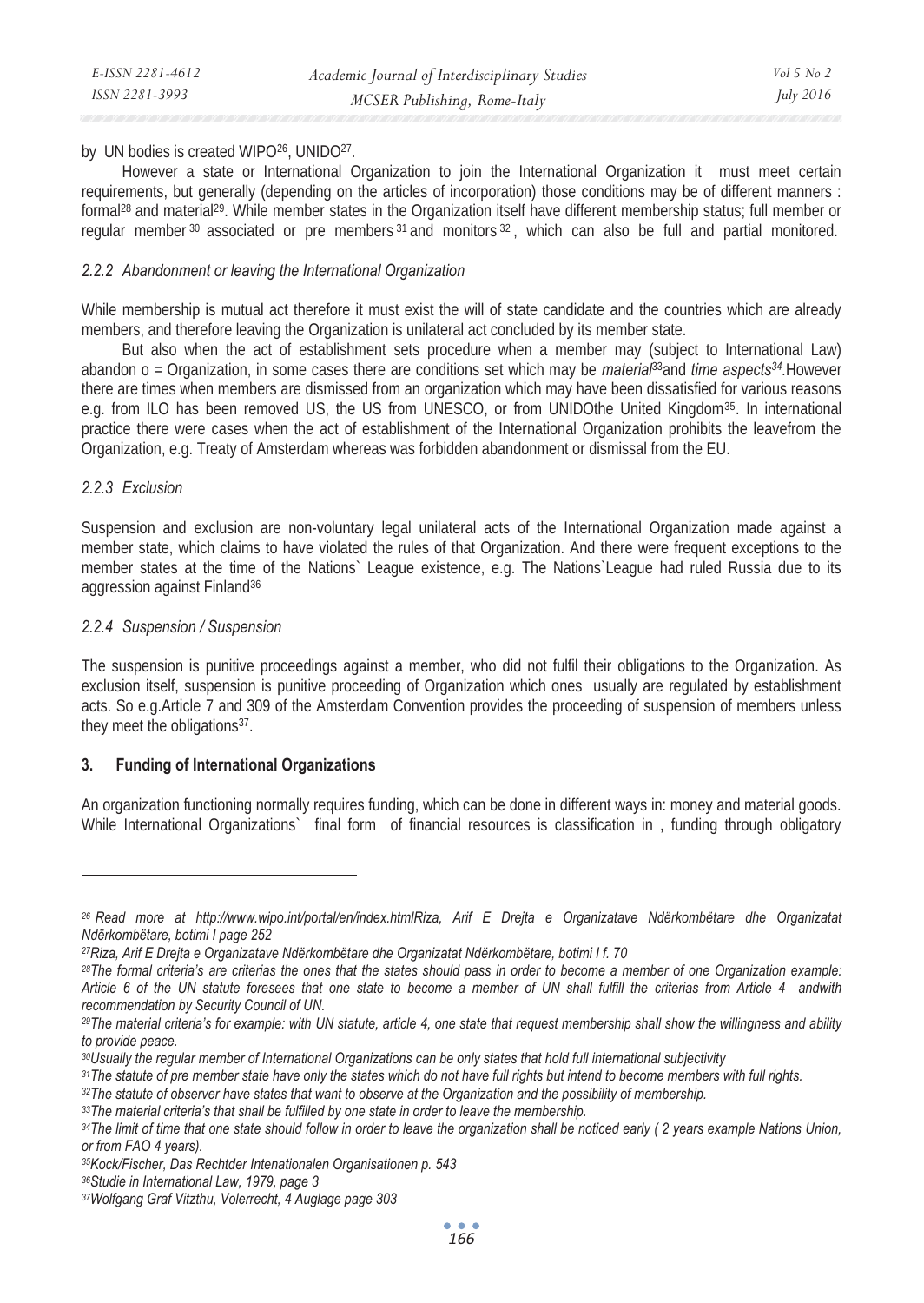| E-ISSN 2281-4612 | Academic Journal of Interdisciplinary Studies | $Vol_5$ No 2     |
|------------------|-----------------------------------------------|------------------|
| ISSN 2281-3993   | MCSER Publishing, Rome-Italy                  | <i>July 2016</i> |

contributions, financed by voluntary contributions (donations)<sup>38</sup>, financed by borrowing, and the Organization's<sup>39</sup> own contributions.

In some International Organization the level of contributionsis known and cannot be higher than half of the total, while in some others the amount of obligatory contributions is equally determined e.g. OPEC, in some Organizational contributions set by the degree of development, namely on the basis of income per head of population, in some cases it is determined based on the economic strength of a country.

# **4. Regional Organizations**

After the breakup of Yugoslavia, after beginning of the wars in former Yugoslavia, the role of Regional Organizations was big enough that there were efforts to prevent war in the former Yugoslavia or prevent war in general. For example OSCE with its mission participated as observers in the former Yugoslavia with a very broad mission. Also WEU<sup>40</sup> police mission in Balkans` States, the European Union's contributions for the Balkan states, and NATO, which presented in the former states of Yugoslavia. But her role was decisive when its forces bombed military targets of the Union of Serbia-Montenegro, due to the war in Kosovo. The role of these Organizations continues to be very large, especially the European Union with its investments in Balkans<sup>41</sup> countries and its presence through the EULEX mission in Kosovo.

# **5. Kosovo's membership in the International Organizations**

Kosovo as a new state which had declared its independence on 17.02.2008 began its efforts to join the International Organization. Before the declaration of independence due to its unresolved International status Kosovo was only in the CEFTA42 agreement.After Kosovo's declaration of Independence it was accepted at three key International Financial Organizations and so in the World Bank, the International Monetary Fund and the IBA43 . Since the international community urged Kosovo and Serbia to enter into negotiations to avoid blocking the process of Kosovo's membership in the Regional Organizations, in Brussels the agreement was reached between the representatives of the European Union Kosovo and Serbia to give the opportunity to the Kosova for possible membership in some Regional organizations with footnote. Therefore theRepublic of Kosovo is a member of 35 International and Regional Organizations or has entered into agreements with some of them. (See below).

**Table 1:** List of regional and international organizations where the Republic of Kosovo is a member / observer / participant

| Name of Organization |                                                                            | ABV           | Year of membership |
|----------------------|----------------------------------------------------------------------------|---------------|--------------------|
|                      | The World Bank (UN specialized agency)                                     | WB            | 2009               |
| $\overline{2}$       | IMF (UN specialized agency)                                                | <b>IMF</b>    | 2009               |
| 3                    | International Bar Association                                              | <b>IBA</b>    | 2009               |
| $\overline{4}$       | Central European Free Trade Agreement                                      | <b>CEFTA</b>  | 2007               |
| 5                    | Vienna Economic Forum                                                      | <b>VEF</b>    | 2009               |
| 6                    | European Bank for Reconstruction and Development                           | <b>EBRD</b>   | 2012               |
|                      | European Investment Bank                                                   | EID           | 2013               |
| 8                    | Council of Europe Development Bank                                         | <b>CEB</b>    | 2013               |
| 9                    | Regional Cooperation Council                                               | <b>RCC</b>    | 2013               |
| 10                   | <b>SEE Investment Committee</b>                                            | <b>SEEIC</b>  | 2012               |
| 11                   | The Regional Rural Development Standing Working Group of South East Europe | <b>RRDWSG</b> | 2012               |
| 12                   | SEE Trade Union Forum                                                      | <b>SEETUF</b> | 2012               |
| 13                   | Centre for e-Governance Development                                        | CeGD          | 2012               |

*38Example: UNDP, UNICEF, UNHCR* 

 $\overline{a}$ 

<sup>&</sup>lt;sup>39</sup>Sole contribution are those contribution coming from revenues of Organizations, for example rents.<br><sup>40</sup>WEU (Western European Union) European Western Union was aregional European organization until June 2011. incorporat *European Union.* 

<sup>41</sup>The Germany as the Leader of European Union organized Samite on 28 August 2014 with 8 countries from Balkan.<br>42CEFTA is not International Organization or Regional but is only trading agreement because does not fills the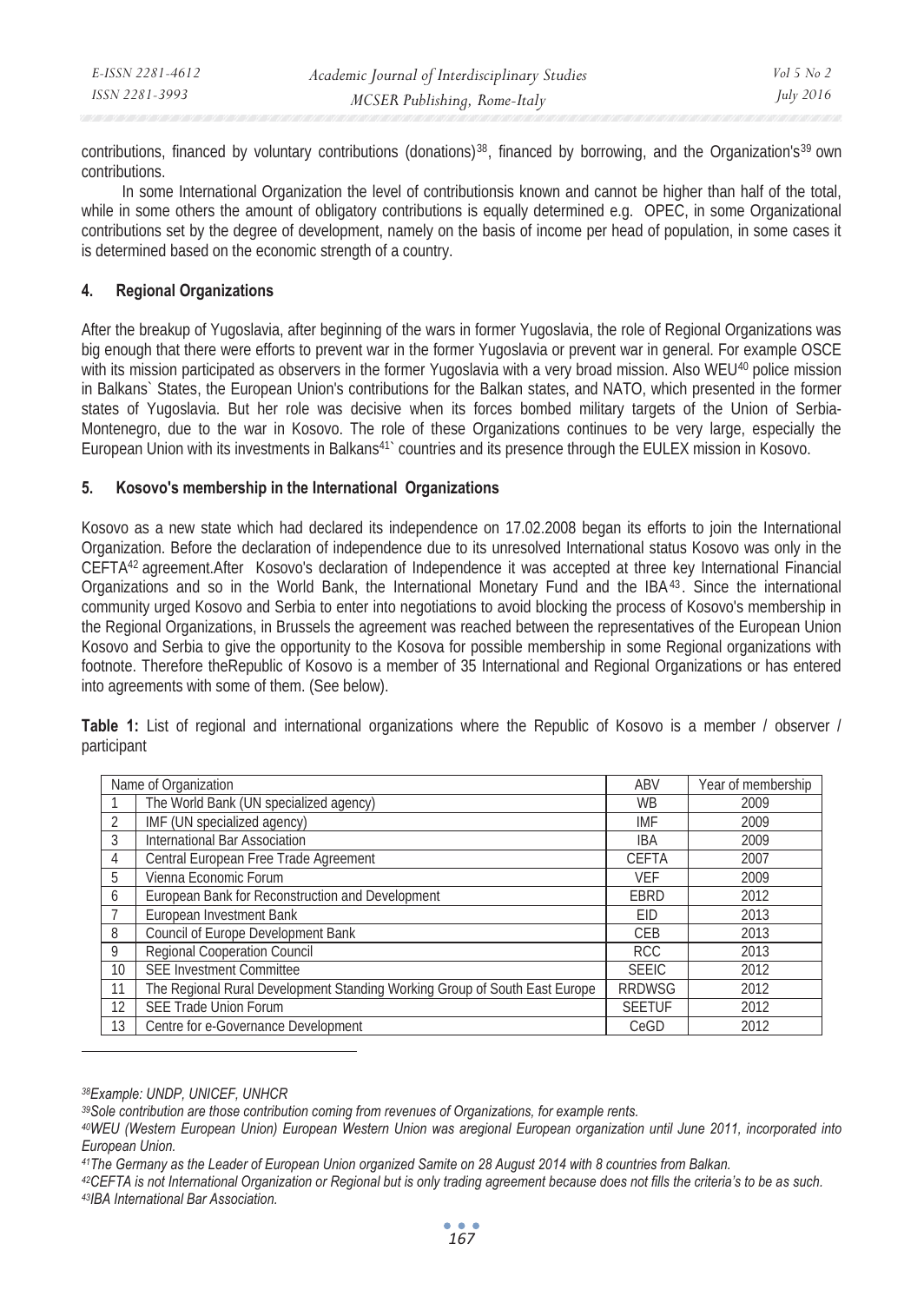| 14 | Electronic South Eastern Europe Initiative              | eSEE             | 2012 |
|----|---------------------------------------------------------|------------------|------|
| 15 | <b>Energy Community Secretariat</b>                     | <b>ECS</b>       | 2012 |
| 16 | South East Europe Transport Observatory                 | <b>SEETO</b>     | 2012 |
| 17 | Network of Associations of Local Authorities of SEE     | <b>NALAS</b>     | 2012 |
| 18 | South East European Public Private Partnership Network  | <b>SEEPPPN</b>   | 2012 |
| 19 | US - Adriatic Charter (A5)                              | AC               | 2012 |
| 20 | Education Reform Initiative of South Eastern Europe     | <b>ERISEE</b>    | 2012 |
| 21 | RCC Task Force Fostering and Building Human Capital     | TF FBHC          | 2012 |
| 22 | Regional School of Public Administration                | <b>ReSPA</b>     | 2013 |
| 23 | South East European Center for Entrepreneurial Learning | <b>SEECEL</b>    | 2012 |
| 24 | Vise grad Group                                         | VG               | 2012 |
| 25 | Human Dynamics                                          | HD               | 2012 |
| 26 | Western Balkans Investment Framework                    | <b>WBIF</b>      | 2011 |
| 27 | <b>Brdo Process</b>                                     | BP               | 2010 |
| 28 | <b>Energy Community</b>                                 | EC               | 2011 |
| 29 | Regional Environmental Network for Accession            | <b>RENA</b>      | 2012 |
| 30 | Task Force for Fostering and Building Human Capital     | <b>TFFBHC</b>    | 2013 |
| 31 | ISIS Program meSecretariat                              | <b>ISIS ECAA</b> | 2012 |
| 32 | Investment Compact for SEE                              | <b>ICSEE</b>     | 2012 |
| 33 | NATO Parliamentary Assembly                             | <b>NATO PA</b>   | 2014 |
| 34 | Venice Commission (CoE)                                 | VC CoE           | 2014 |
| 35 | South-East European Cooperation Process                 | <b>SEECP</b>     | 2014 |
| 36 | Migration, Asylum, Refugees Regional Initiative         | <b>MARRI</b>     | 2014 |

**Source:** Ministry of Foreign Affairs in the Republic of Kosovo for International Organizations / Department for International Organizations – MFA; Updated on: 26.06.2014\

# **6. Conclusion**

As a significant number of International Organizations does not require a state to be a member of the UN, the Republic of Kosovo has the best opportunity to seek membership. Although the membership in International Organizations has a great importance, they often are larger and cost the state in this case RK should consider the benefits of these Regional and International Organizations, e.g., in the year when this paper has been written it wasn`t appropriate for Kosovo to join the NATO even if the opportunity would be unavoidable, because Kosovo has security provided by NATO well enough even with not being its member, because as membership itself also carries with it particular budget of RK.

Therefore it would be advisable for the Government of Kosovo to be focused on Organizations where Kosovo will have a direct benefit, e. g It should be a priority attempt to quickly join the European Union, as now Kosovo is a memeber to a number of International Financial Organizations (IMF, World Bank / WB, International Finance Corporation / FIC and the International Association for Development / IDA) and the regional (European Bank for Reconstruction and Development / EBRD, the European Investment Bank / EID, etc

# **References**

Archer, Internatioanl Organisations, 2004. Boli, Thomas, Art, INGOs, 1999. Chritian, Tiejet, Internationales Verwaltungshandeln, Berlin, 2001. GrudaZenullah, International Public Law. Iriy, Global Community, 2002. Karns/Mingst, Internationale Organizations 2010, F. 8 Jacobson, Networks Kock/Fischer, Das Recht der Intenationalen Organisationen. Ministria e Republikëssë Kosovëspër PunëtëJashtme- Departamentipërorganizatatndërkombëtare/Department for International Organizations – MFA. RizaArif, E Drejta e OrganizataveNdërkombëtaredheOrganizatatNdërkombëtare, botimi i I. Studie in International Law, 1979. Wallace- Dinger, Intergovermental Organization, 1970. White, International Nongovermental Organizations, 1968.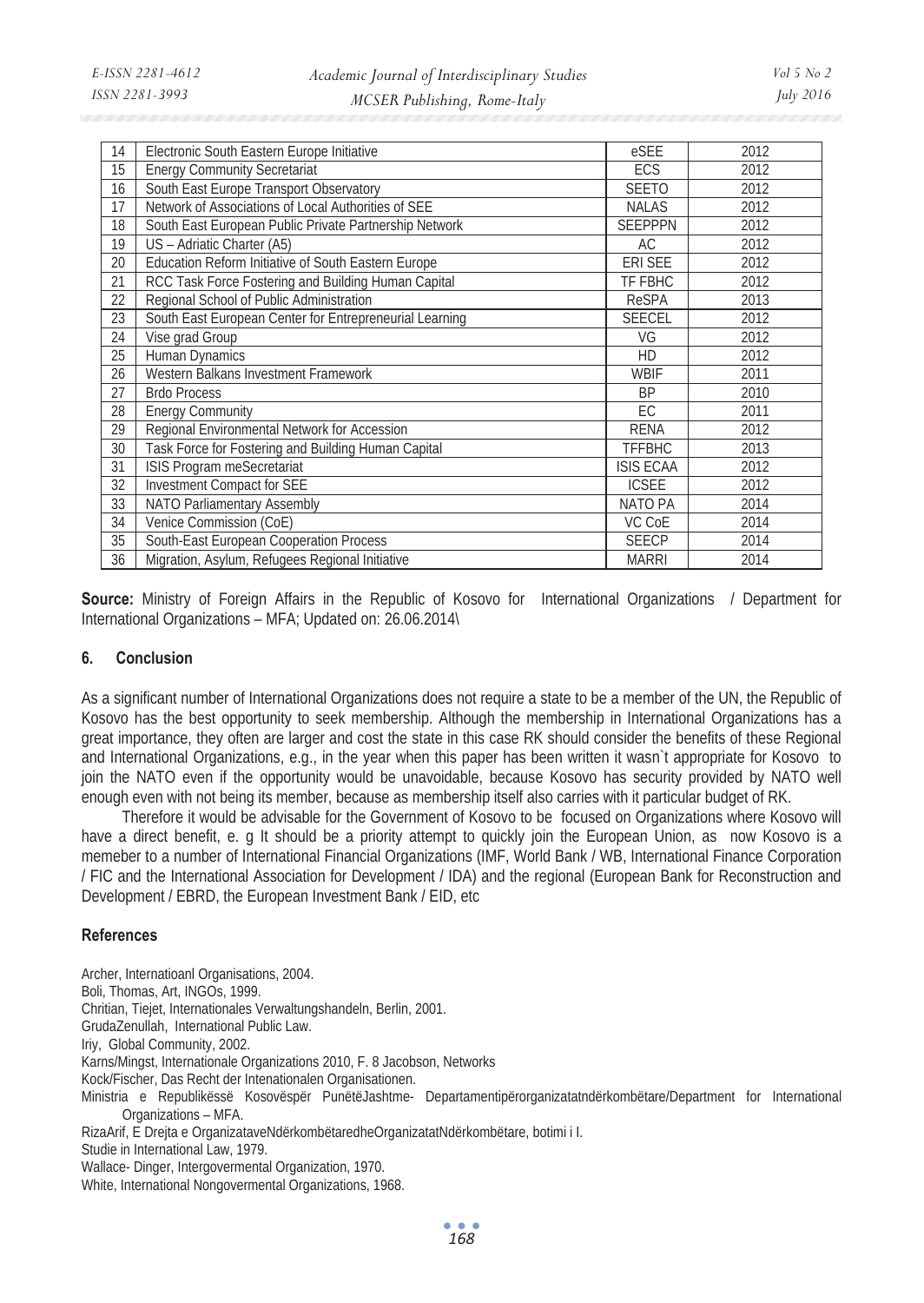White, Lyman Cromwell: International Non-Governmental Organizations: Their Purposes, Methods, and Accomplishments, New York 1968.

Wolfgang Graf Vitzthu, Volerrecht, 4 Auglage.

Wong, Laura E.: Art. "IGOs", in: Akira Iriyeu.a. (Hg.): The Palgrave Dictionary of Transnational History: From the Mid-19th Century to the Present Day, London 2009.

http://gdz.sub.uni goettingen.de/dms/load/img/?PPN=PPN546672892& IDDOC= 316027 http://www.uia.org/sites/dev.uia.be/files/misc\_pdfs/ybvol5\_lookinside.pdf